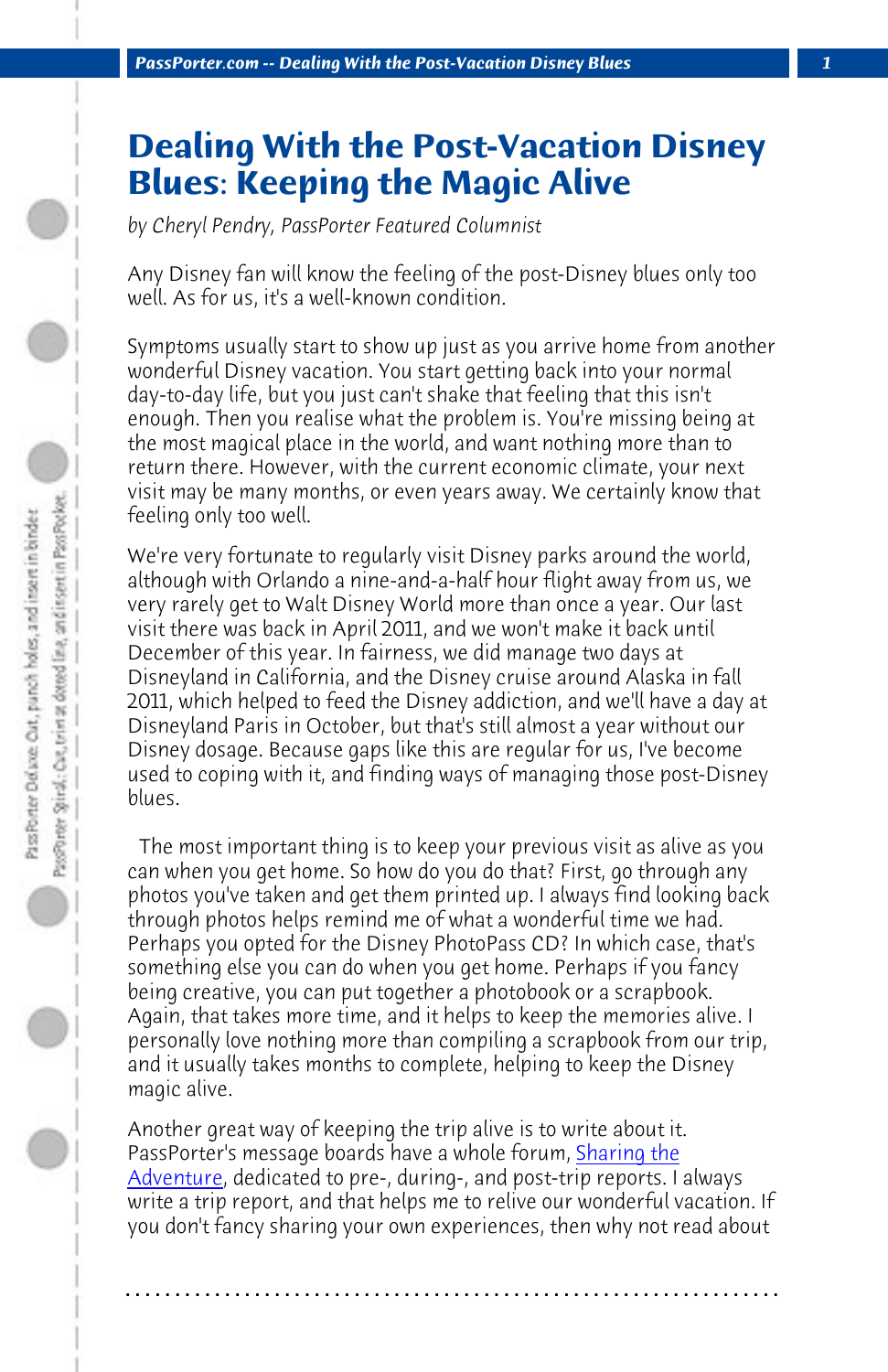*PassPorter.com -- Dealing With the Post-Vacation Disney Blues (continued) 2*

other's plans and what they did at Disney? I love reading about people's Disney's trips, and with separate forums for trip reports on Disneyland California visits, and Disney cruises, there's plenty to keep you occupied on the message boards.

 Listening to music can be another way of keeping the magic alive. You can have Disney music streamed to you online via Live 365, or perhaps you have some Disney CDs? I personally love nothing more than getting out our IllumiNations CD and playing that, even if it does reduce me to tears every time I hear it! It always takes me back to Epcot to some truly wonderful nights watching that show.

 If music isn't your thing, then why not try listening to a podcast? My previous job had a long drive attached to it, and gave me a good chance to listen to Disney podcasts. Of course, my favorite is the PassPorter Moms Podcast, with our very own Jennifer Marx and Sara Varney, and occasional appearances from yours truly! Another one I can thoroughly recommend is the WDW Radio podcast with Lou Mongello. The reason I love it is that it takes you through Disney in amazing detail, giving you some wonderful background stories about what the Imagineers intended for particular areas of the parks, rides, restaurants, and resorts. I've certainly learned plenty from listening to it over the last couple of years.

 Then there are the Disney TV channels, which offer a wide range of Disney viewing, from TV shows to classic movies. If you don't have access to a TV channel, you must have a Disney DVD or Blu-Ray somewhere in your collection, and if not, there's never been a better reason to go out and buy one! Sometimes there's nothing better than settling down to watch one of the Disney classics, and reliving some great memories.

 Don't forget that you can find some Disney magic in your local shopping mall, provided you're lucky enough to live near to a Disney Store. I know that, in the States, that's become increasingly hard in recent years, with a number closing in recent years, but we are fortunate enough to have one just 20 minutes' drive from our home. It does make a huge difference, particularly if you're on a "Disney downer," and I'm sure we've all experienced times like that before! There's something really uplifting about being able to go and browse the shop, and enjoy a touch of Disney, even if you don't actually buy anything! It's also fascinating to see the new brand of Disney Stores, with added magic touches, which are appearing all over the place now.

 Don't despair if you don't have a Disney Store nearby. I never cease to

**. . . . . . . . . . . . . . . . . . . . . . . . . . . . . . . . . . . . . . . . . . . . . . . . . . . . . . . . . . . . . . . . . .**